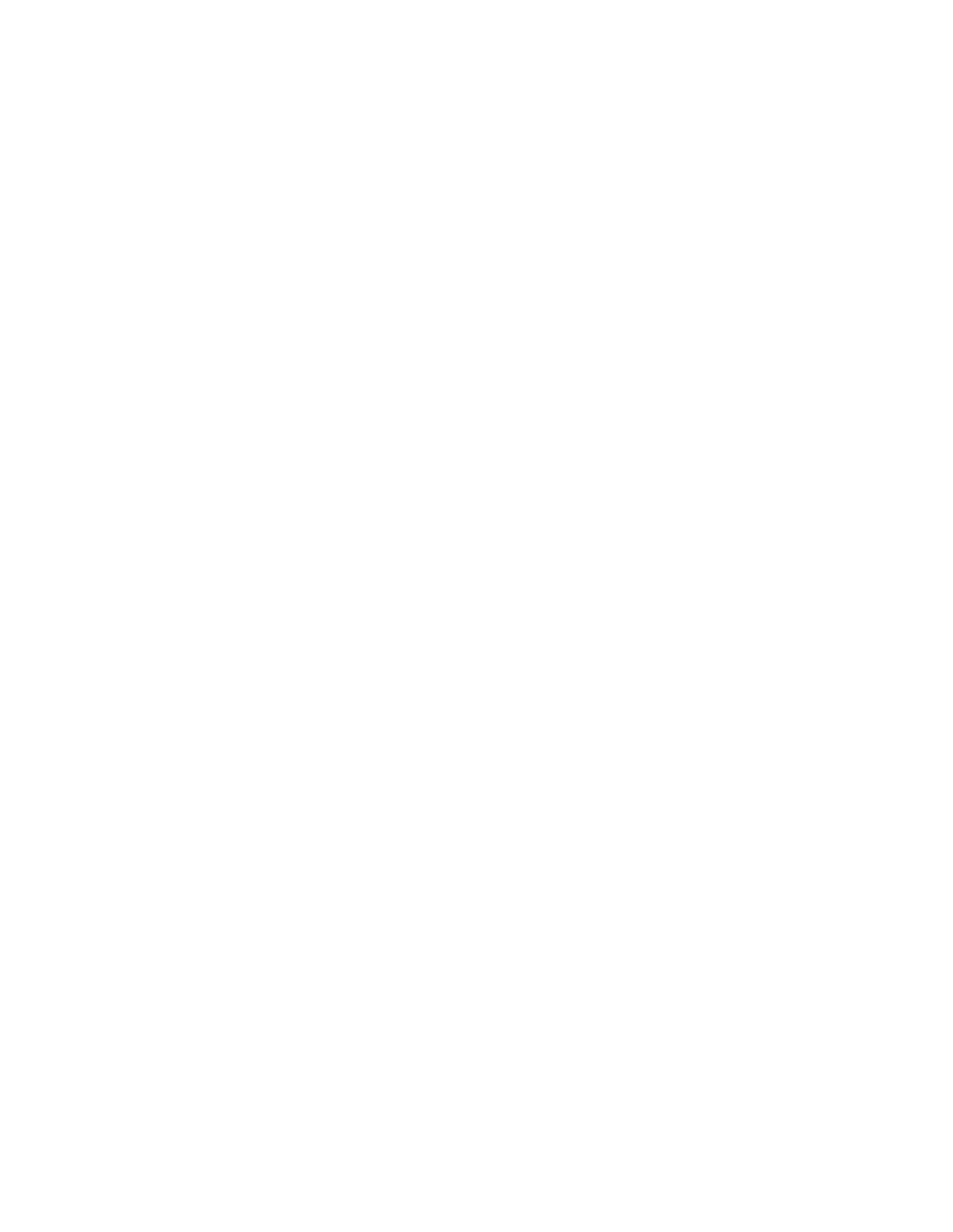# **Table of Contents**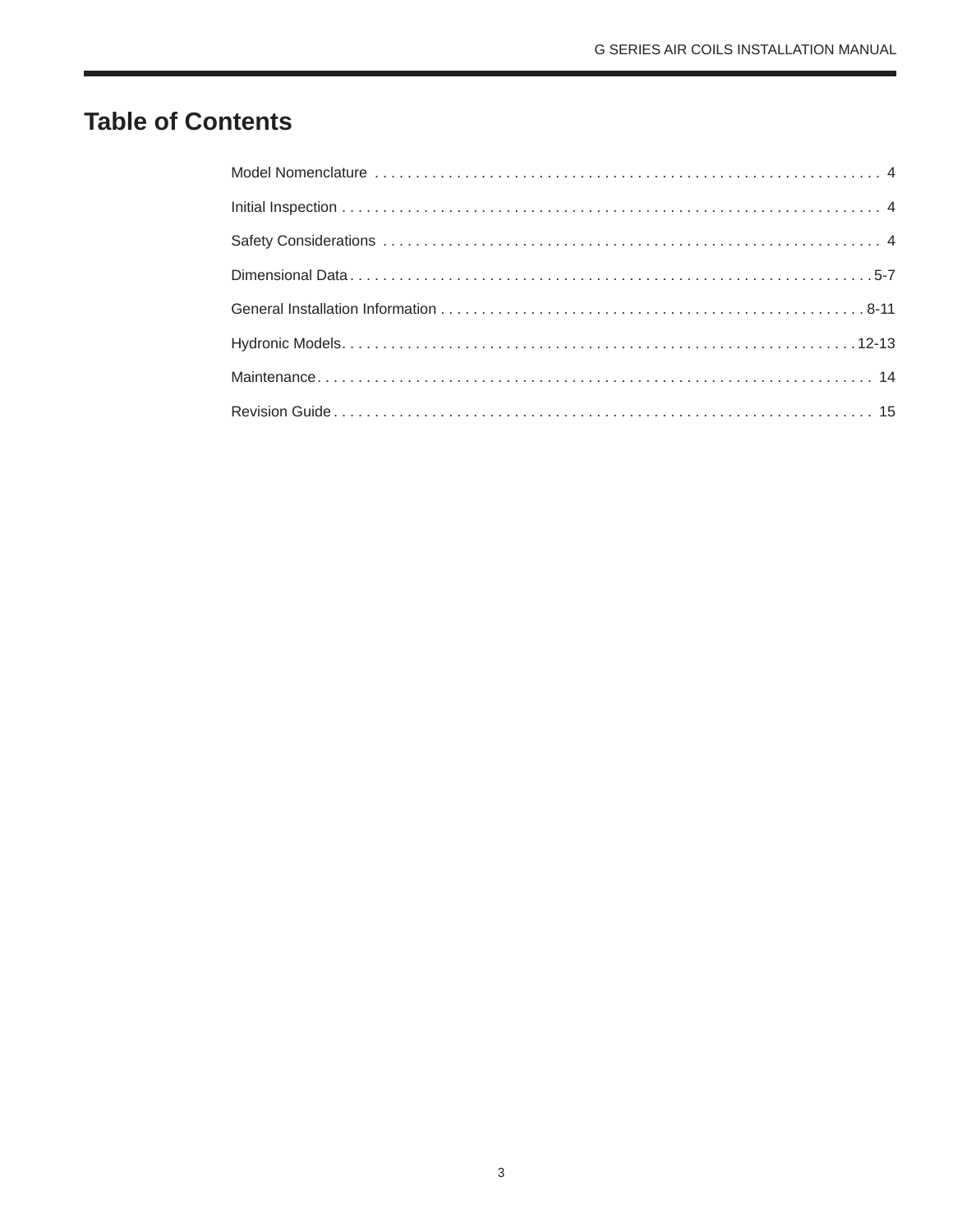## **Model Nomenclature**



# **Initial Inspection**

When the equipment is received, all items should be carefully checked against the bill of lading to be sure all crates and cartons have been received. Examine units for shipping damage, removing the units from packaging if necessary. Units in question should also be internally inspected. If any damage is noted, the carrier should make the proper notation on the delivery receipt, acknowledging the damage.

## **Safety Considerations**



**WARNING: Before performing service or maintenance operations on a system, turn off main power switches to the equipment. If applicable, turn off the accessory heater power switch. Electrical shock could cause personal injury.**

Installation and servicing heating and air conditioning equipment can be hazardous due to system pressure and electrical components. Only trained and qualified service personnel should install, repair or service heating and air conditioning equipment. Untrained personnel can perform the basic maintenance functions of cleaning coils and cleaning and replacing filters. All other operations should be performed by trained service personnel. When working on heating and air conditioning equipment, observe precautions in the literature, tags and labels attached to the unit and other safety precautions that apply.

Follow all safety codes. Wear safety glasses and work gloves.

Use a quenching cloth for brazing operations and have a fire extinguisher available.

**NOTE:** Local codes and regulations take precedent over any recommendations by the manufacturer. In addition to conforming to manufacture's and local municipal building codes, the equipment should be installed in accordance with the National Electric Code and National Fire Protection Agency recommendations.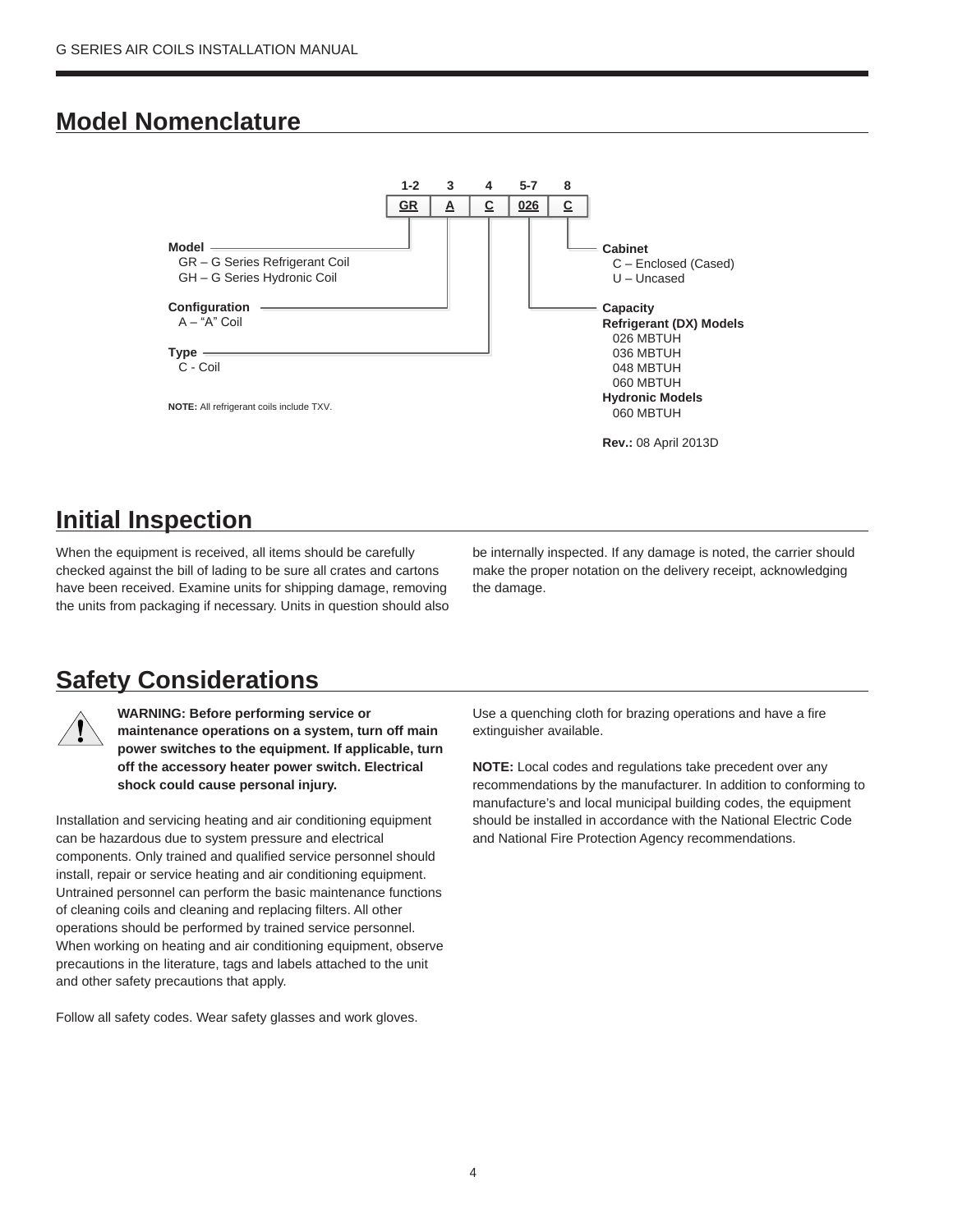# **Dimensional Data**

## **Hydronic Coil**







|               |     |       | <b>Overall Dimensions</b> |        |                    | <b>Connections</b> |            |      |               | <b>Condensate Connections</b> |                      |                    |       |                |                             |      |
|---------------|-----|-------|---------------------------|--------|--------------------|--------------------|------------|------|---------------|-------------------------------|----------------------|--------------------|-------|----------------|-----------------------------|------|
| Uncased       |     |       |                           |        |                    | ے                  |            |      |               |                               |                      |                    |       |                | <b>Hydronic Connections</b> |      |
| <b>Models</b> |     |       | ה<br>D                    | ∽      | Water              | Water              | Condensate | D    |               |                               |                      |                    |       |                |                             |      |
|               |     | Width | Depth                     | Height | Sweat              | Sweat              | Tube       |      |               |                               |                      | н                  |       |                | n                           |      |
| 060           |     | 20.0  | 24.9                      | 25.2   | 7/8                | 7/8                | 3/4        | 15.0 | 17 F<br>l /.5 | 0.7                           | ن. ا                 | 10.0               | 2.9   | .              | 7.0                         | 13.3 |
|               | cm. | 50.8  | 63.3                      | 63.5   | $\Omega$<br>$\sim$ | າ າ<br>ے، ے        | 1.9        | 38.1 | AAC<br>44.O   | .8                            | $\sim$ $\sim$<br>ن ر | $\sim$ $-$<br>25.4 | . . 4 | $\cdot$<br>ن.4 | 17.8                        | 33.8 |

#### **Refrigerant Coil**







|               |     |       | <b>Overall Dimensions</b> |        |         | Connections |            |      |      | <b>Condensate Connections</b> |                      |      |           | <b>Refrigerant Connections</b> |      |      |
|---------------|-----|-------|---------------------------|--------|---------|-------------|------------|------|------|-------------------------------|----------------------|------|-----------|--------------------------------|------|------|
| Uncased       |     |       |                           |        |         |             |            |      |      |                               |                      |      |           |                                |      |      |
| <b>Models</b> |     |       |                           |        | Suction | Liauid      | Condensate | D    |      |                               | G                    | н    |           |                                |      |      |
|               |     | Width | Depth                     | Height | Sweat   | Sweat       | Tube       |      |      |                               |                      |      |           |                                |      |      |
| DX 026-036    | in. | 20.0  | 24.9                      | 20.7   | 5/8     | 3/8         | 3/4        | 15.0 | 17.5 | 0.7                           |                      | 10.0 | 3.0       |                                | 7.0  | 13.3 |
|               | cm. | 50.8  | 63.3                      | 52.6   | 1.6     | 1.0         | 10         | 38.1 | 44.5 | 1.8                           | 3.3                  | 25.4 | ,,<br>1.6 | 4.2                            | 17.8 | 33.8 |
| DX 048-060    | in. | 20.0  | 24.9                      | 20.7   | 7/8     | 3/8         | 3/4        | 15.0 | 17.5 | 0.7                           | 19<br>د. ا           | 10.0 | 3.0       |                                | 7.0  | 13.3 |
|               | cm. | 50.8  | 63.3                      | 52.6   | 2.2     | 1.0         | $\Omega$   | 38.1 | 44.5 | 1.8                           | $\sim$ $\sim$<br>ა.ა | 25.4 | .6        | l 9                            | 170  | 33.8 |

NOTE: All refrigerant coils feature factory installed TXV. Water connection dimensions are O.D.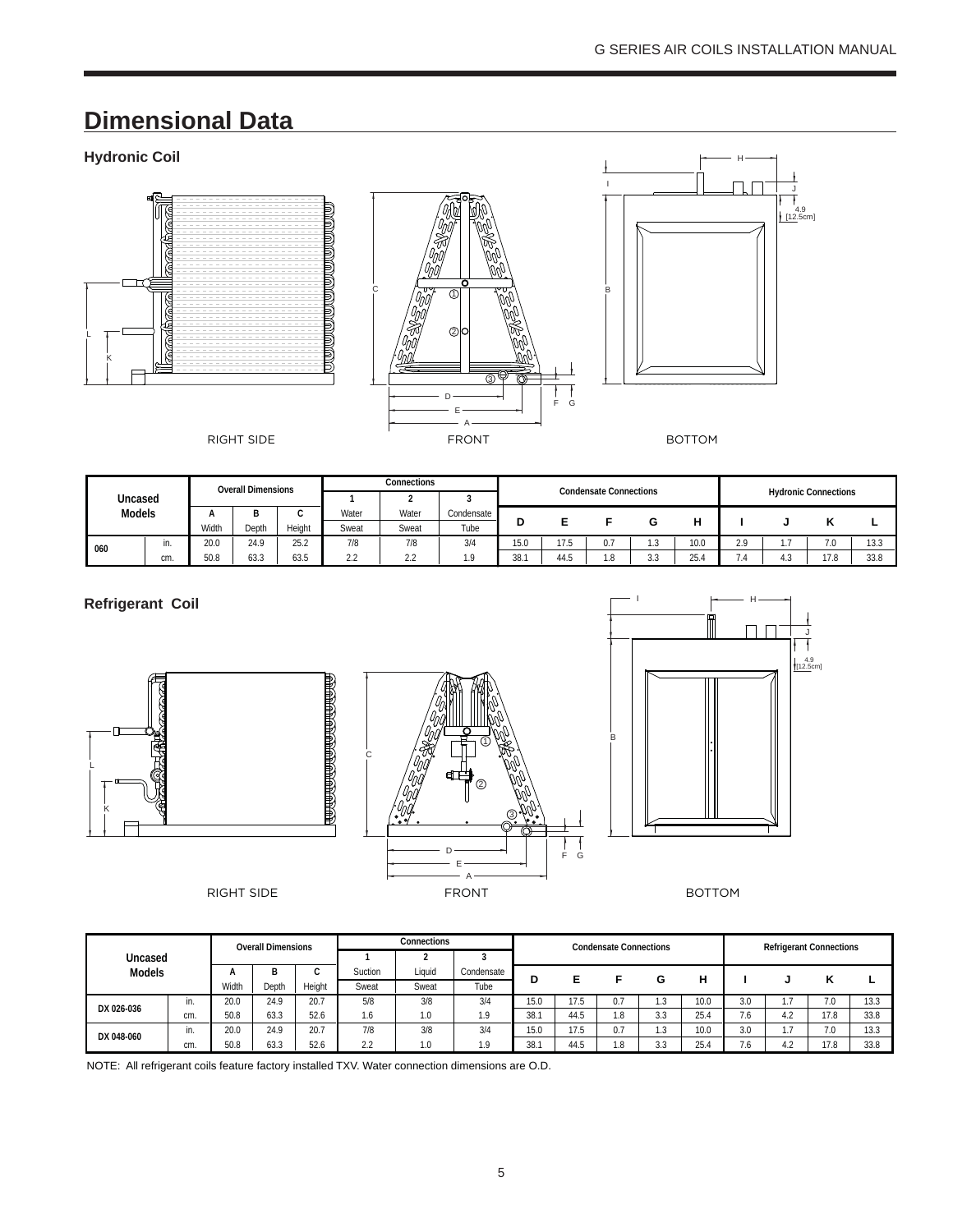# **Dimensional Data - DX Cased Coils**











|               |     |       | <b>Overall Cabinet</b> |                          |                |              | <b>Connections</b>       |              |            | Supply              |                     |      | Inlet             |     |      |
|---------------|-----|-------|------------------------|--------------------------|----------------|--------------|--------------------------|--------------|------------|---------------------|---------------------|------|-------------------|-----|------|
| Encased       |     |       |                        |                          |                |              |                          |              |            | <b>Connection</b>   |                     |      | <b>Connection</b> |     |      |
| <b>Models</b> |     | A     | в                      | $\hat{\phantom{a}}$<br>u | <b>Suction</b> | Liquid       | Water                    | Water        | Condensate |                     |                     |      |                   |     |      |
|               |     | Width | Depth                  | Height*                  | <b>Sweat</b>   | <b>Sweat</b> | <b>Sweat</b>             | <b>Sweat</b> | Tube       | <b>Supply Width</b> | <b>Supply Depth</b> |      | G                 |     |      |
| DX 026-036    | in. | 20.8  | 26.0                   | 29.1                     | 5/8            | 3/8          | $\overline{\phantom{a}}$ |              | 3/4        | 19.0                | 24.1                | 23.4 | 16.8              | 2.1 | 2.0  |
|               | cm. | 52.8  | 66.0                   | 73.9                     | 1.6            | 1.0          |                          |              | . . 9      | 48.3                | 61.2                | 59.4 | 42.7              | 5.3 | .F ( |
| DX 048-060    | ın. | 20.8  | 26.0                   | 29.1                     | 7/8            | 3/8          |                          |              | 3/4        | 19.0                | 24.1                | 23.4 | 16.8              | 2.1 | 2.0  |
|               | cm. | 52.8  | 66.0                   | 73.9                     | າາ<br>ے ۔      | 0.1          |                          |              | .9         | 48.3                | 61.2                | 59.4 | 42.7              | 5.3 |      |

| <b>Encased</b><br><b>Models</b> |     |      |      | <b>Refrigerant &amp; Water</b><br><b>Connections</b> |                       |     |     |      |     |     |                        |      | Condensate<br>Connections |      |          |     |     |      |      |                | <b>Miscellaneous</b> |           |  |
|---------------------------------|-----|------|------|------------------------------------------------------|-----------------------|-----|-----|------|-----|-----|------------------------|------|---------------------------|------|----------|-----|-----|------|------|----------------|----------------------|-----------|--|
|                                 |     |      |      |                                                      | M                     | N   |     | D    |     |     |                        |      |                           |      | <b>M</b> |     |     |      | AA   | AВ             | AC                   | <b>AD</b> |  |
| DX 026-036                      | in. | 10.4 | 8.0  | 14.4                                                 | $\sim$<br>$\angle .4$ |     |     | 6.1  | 3.6 | 0.9 | ن. ا                   | 15.4 | 17.9                      | 19.9 | 19.3     | .8  | 2.4 | 22.6 | 25.  | 0.8            | 1.0                  | 1.0       |  |
|                                 | cm. | 26.4 | 20.3 | 36.6                                                 | 6.1                   | 2.8 | 4.  | 15.5 | 9.1 | 2.3 | 3.8                    | 39.  | 45.5                      | 50.6 | 49.      | 4.5 | 6.0 | 57.4 | 63.7 | $\Omega$<br>ت. | 2.5                  | 2.5       |  |
| DX 048-060                      | in. | 10.4 | 8.0  | 14.4                                                 | 2.4                   |     | 1.b | 6.1  | 3.6 | 0.9 | $\overline{a}$<br>ن. ا | 15.4 | 17.9                      | 19.9 | 19.3     | .8  | 2.4 | 22.6 | 25.  | 0.8            | 1.0                  | 1.0       |  |
|                                 | cm. | 26.4 | 20.3 | 36.6                                                 | 6.1                   | 2.8 | 4.  | 15.5 | 9.1 | 2.3 | 3.8                    | 39.  | 45.5                      | 50.6 | 49.      | 4.5 | 6.0 | 57   | 63.7 | $\Omega$       | 2.5                  | 2.5       |  |

**NOTE:** All refrigerant coils feature factory installed TXV. 9/1/09

6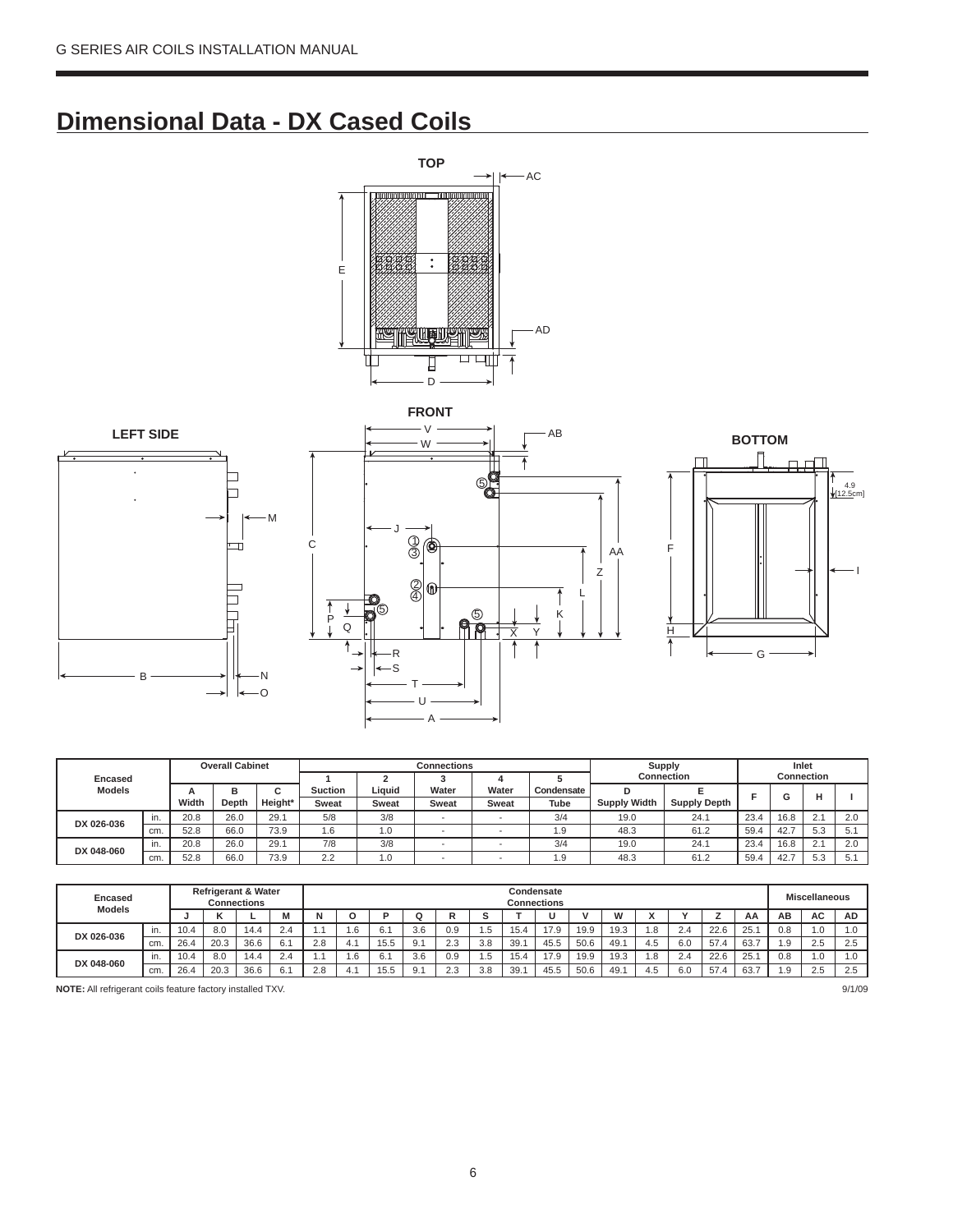# **Dimensional Data - Hydronic Cased Coils**







|                |     |       | <b>Overall Cabinet</b> |         |              |              | <b>Connections</b>   |                             |            |                     | Supply                |                   | Inlet             |          |        |
|----------------|-----|-------|------------------------|---------|--------------|--------------|----------------------|-----------------------------|------------|---------------------|-----------------------|-------------------|-------------------|----------|--------|
| <b>Encased</b> |     |       |                        |         |              |              |                      |                             |            |                     | <b>Connection</b>     |                   | <b>Connection</b> |          |        |
| <b>Models</b>  |     |       |                        | ⌒       | Suction      | Liquid       | Water                | Water                       | Condensate |                     |                       |                   |                   |          |        |
|                |     | Width | Depth                  | Height* | <b>Sweat</b> | <b>Sweat</b> | Sweat                | Sweat                       | Tube       | <b>Supply Width</b> | <b>Supply Depth</b>   | 23.4<br>59.4<br>. |                   |          |        |
| Hydronic 060   | in. | 20.8  | 26.0                   | 29.7    |              |              | 7/8                  | 7/8                         | 3/4        | 19.0                | 24.1                  |                   | 16.8              | 2.1      | $\sim$ |
|                | cm. | 52.8  | 66.0                   | 73.9    |              |              | $\sim$ $\sim$<br>ے ۔ | $\sim$ $\sim$<br>$\epsilon$ | ن ا        | 48.3                | $\sim$ $\sim$<br>61.Z |                   | $40 -$            | 52<br>ິ. | v.     |

| Encased<br><b>Models</b> |     |       |                      | <b>Refrigerant &amp; Water</b><br>Connections |   |     |    |                     |                      |                 |     |      | Condensate<br>Connections |      |              |     |         |        |           |                                                                                         |  |
|--------------------------|-----|-------|----------------------|-----------------------------------------------|---|-----|----|---------------------|----------------------|-----------------|-----|------|---------------------------|------|--------------|-----|---------|--------|-----------|-----------------------------------------------------------------------------------------|--|
|                          |     |       |                      |                                               | ш |     |    |                     |                      |                 |     |      |                           |      | <br>         |     |         |        | AA        | <b>Miscellaneous</b><br>AC<br><b>AD</b><br>AВ<br>1.0<br>U.C<br>.<br>つら<br>د.ے<br>$\sim$ |  |
|                          | In. | ∣ ∪.∼ | C<br>$\Omega$<br>o.u | 14.4                                          | ້ |     | .o | $\sim$ $\sim$<br>ь. | $\sim$ $\sim$<br>3.6 | 0.9             | .5  | 15.4 | 17 <sub>0</sub><br>.      | 19.9 | 10.2<br>ن. ت |     | <u></u> | $\cap$ | つに<br>20. |                                                                                         |  |
| Hydronic 060             | cm. | 26.   | 20.3                 | 36.6                                          | ົ | n n |    | $ -$<br>ن ۱ ب       |                      | $\sim$<br>ے ، ک | 3.8 | 39.  | 45.5                      | 50.6 | 49.          | ن:4 | 6.0     | 57     | 63.7      |                                                                                         |  |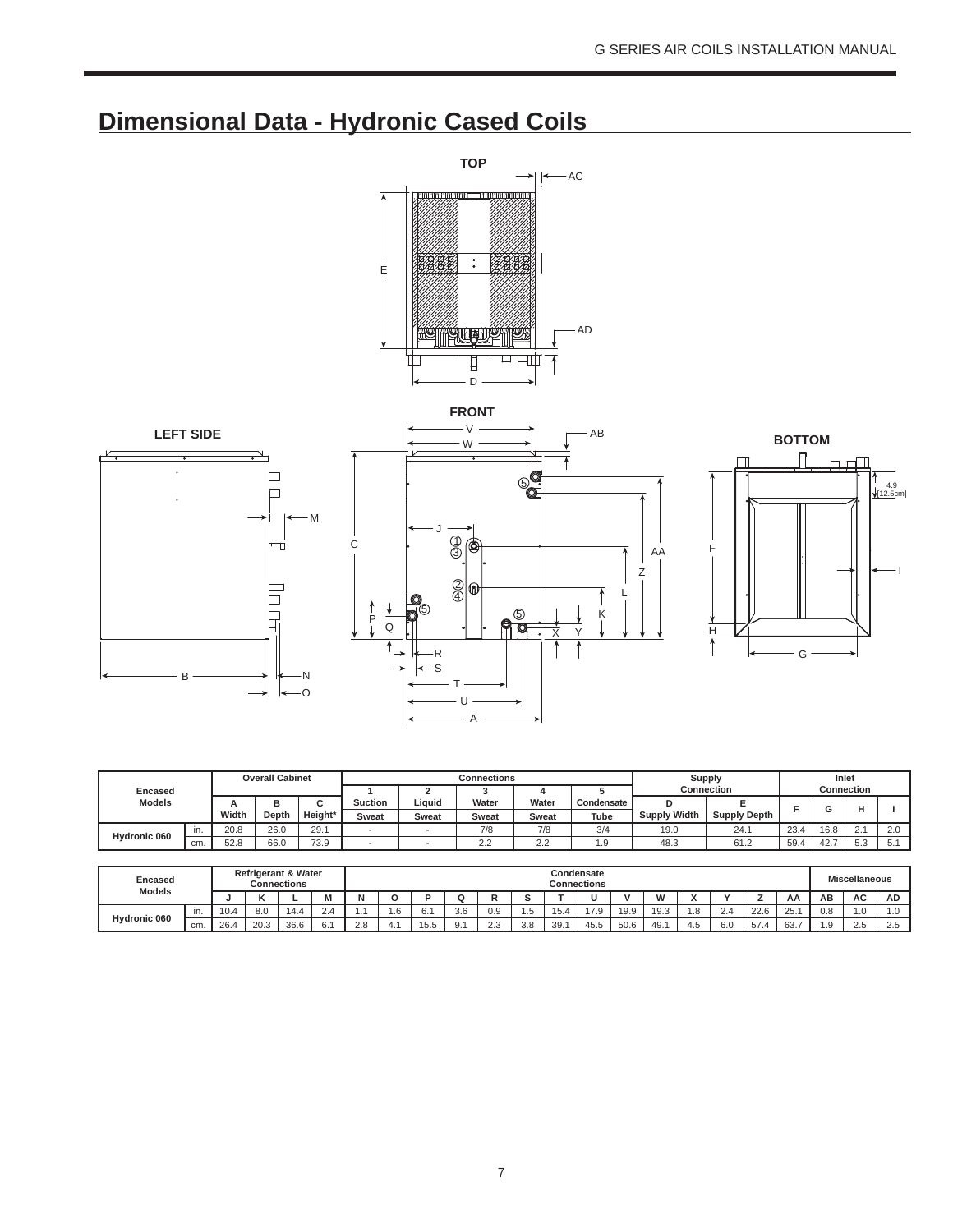# **General Installation Information**

The G Series encased and uncased coils are designed for upflow, horizontal, and bottomflow applications. The coils have a dry nitrogen holding charge and are equipped with brazing stub refrigerant connections for easy installation. Both models come equipped with a factory installed TXV.

The installer should read the installation manual supplied with the compressor section for refrigerant line set sizing, connection procedure, and other important information pertaining to the system installation.

The installer should:

- 1. Make sure that the air delivery of the furnace is adequate enough to handle the recommended CFM and allow for pressure drop across the air coil, filter, and duct work.
- 2. Where precise forming of refrigerant lines is required, a copper tubing bender is recommended for small diameter tubing. One should avoid sharp bends and contact of the refrigerant lines with metal surfaces.
- **Encased and Uncased Coil Specifications**
- 3. Refrigerant lines should be protected where they pass through the raw edges of holes.
- 4. Coil suction line must be insulated, as well as the field constructed plenum used to enclose the uncased coil. Encased coils are manufactured with insulated cabinets.
- 5. Coil must be level for proper condensate drainage.
- 6. Seal the openings into the cabinet to reduce risk of condensate blow off from the coil.

**NOTE:** The installation of optional heating and cooling equipment must be properly sized and installed in accordance with the furnace manufacture's specifications and recommendations. In some cases "heating only" furnace air circulators may have to be replaced with multispeed blowers to upgrade the air delivery (CFM) when an add-on coil is installed. Refer to the Encased and Uncased Coil Specification table for recommended CFM across the coil and filters.

| Model       | GRAC026 | GRAC036 | GRAC048 | GRAC060 | GHAC060 |
|-------------|---------|---------|---------|---------|---------|
| <b>BTUH</b> | 26,000  | 36,000  | 48,000  | 60,000  | 60,000  |
| <b>CFM</b>  | 925     | 1.225   | 1.625   | 1.760   | 1.760*  |

\* GHAC060 CFM is dependent on desired capacity (see Hydronic Coil Performance tables in the Air Handler Specification Catalog.)

## **Coil Installation for Encased Models**



**WARNING: Electric furnaces may be connected to more than one supply circuit.**

The installer should:

- 1. Disconnect all electrical power to the furnace.
- 2. For the install of an encased coil, it might be necessary to fabricate a plate to adapt the coil's cabinet to the furnace or air handler air discharge opening.
- 3. Install the cabinet and level it as needed to allow proper condensate drainage.
- 4. Seal the enclosure as required minimizing air leakage.
- 5. Connect the refrigerant lines as outlined in the Refrigerant Lines section.

#### **Coil Installation for Uncased Models**



**WARNING: Electric furnaces may be connected to more than one supply circuit.**

#### The installer should:

- 1. Disconnect all electrical power to the furnace.
- 2. For the install of an uncased coil, it might be necessary to fabricate a plate to adapt the coil's cabinet to the furnace or air handler air discharge opening.
- 3. Install the coil and level it as needed to allow proper condensate drainage.
- 4. Make a plenum to enclose the coil or drop the duct directly over the coil.
- 5. Seal the enclosure as required minimizing air leakage to reduce risk of condensate blow off from the coils.
- 6. Insulate the entire plenum assembly as needed.
- 7. Connect the refrigerant lines as outlined in the Refrigerant Lines section.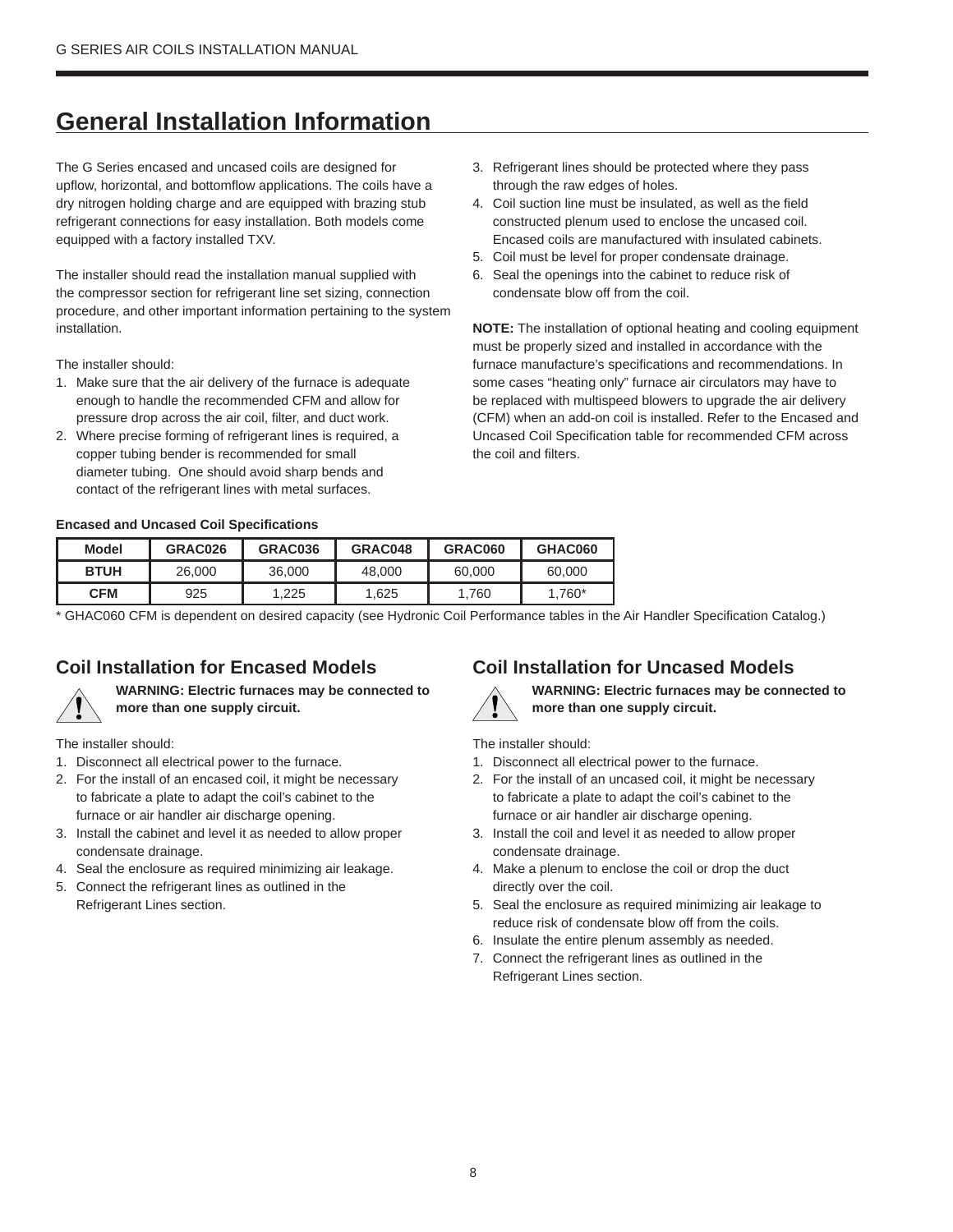# **General Installation Information cont.**

#### **Encased Coil Cabinet Configuration**

The G Series encased coil cabinet is factory configured for upflow and horizontal left hand air discharge installation (Figure 1). For bottomflow or horizontal right hand discharge, certain field modifications are required.



**WARNING: Do not lift or reposition the 'A' coil by grasping the copper tube header or distributor. This could cause a tubing fracture resulting in a refrigerant leak.**

Figure 1 - Factory Configuration



## **Bottomflow Application**

To convert the GRA/GHA encased coil cabinets for bottomflow applications follow the steps shown below:

- 1. Bottom air discharge units require the supply air opening to be cut at least a 1/2" larger than the unit's air outlet.
- 2. When installed on combustible flooring, protect the edges of the floor opening with sheet metal over wrap or other non-combustible material.
- 3. Bottom air discharge units should be sealed well to the floor to prevent air leakage.

#### *Figure 2 - Bottomflow GRA/GHA*



## **Horizontal Right Air Discharge Application**

To convert the GRA/GHA encased coil cabinets for horizontal right air discharge applications follow the steps shown below

- 1. Remove all access panels. Remove the 'A' coil assembly and the horizontal drain pan.
- 2. From the vertical upflow position, rotate the top of the cabinet 90° to the right and set in place.
- 3. Remove the support bracket mounted to the top plate of the 'A' coil. Rotate the 'A' coil support bracket 180° from its original position and re-attach into existing holes in the top plate of the coil. This must be done to prevent the 'A' coil from falling into the drain pan (Figure 3).
- 4. Move the horizontal drain pan from the left side of the 'A' coil to the right hand side of the 'A' coil. Place the 'A' coil and horizontal drain pan assembly into the cabinet so that the support bracket is resting in the horizontal drain pan as shown in Figure 3.
- 5. Remove the 2 drain plugs from the upper right of the access panel and install them on the lower left of the access panel. Replace the access panels.
- 6. If the unit is suspended, the entire length of the cabinet should be supported.

#### *Figure 3 - Horizontal Right Hand Air Discharge*



Rotate the coil support bracket to this position



**IMPORTANT: When removing the coil, there is possible danger of equipment damage and personal injury. Be careful when removing the coil assembly from the unit.**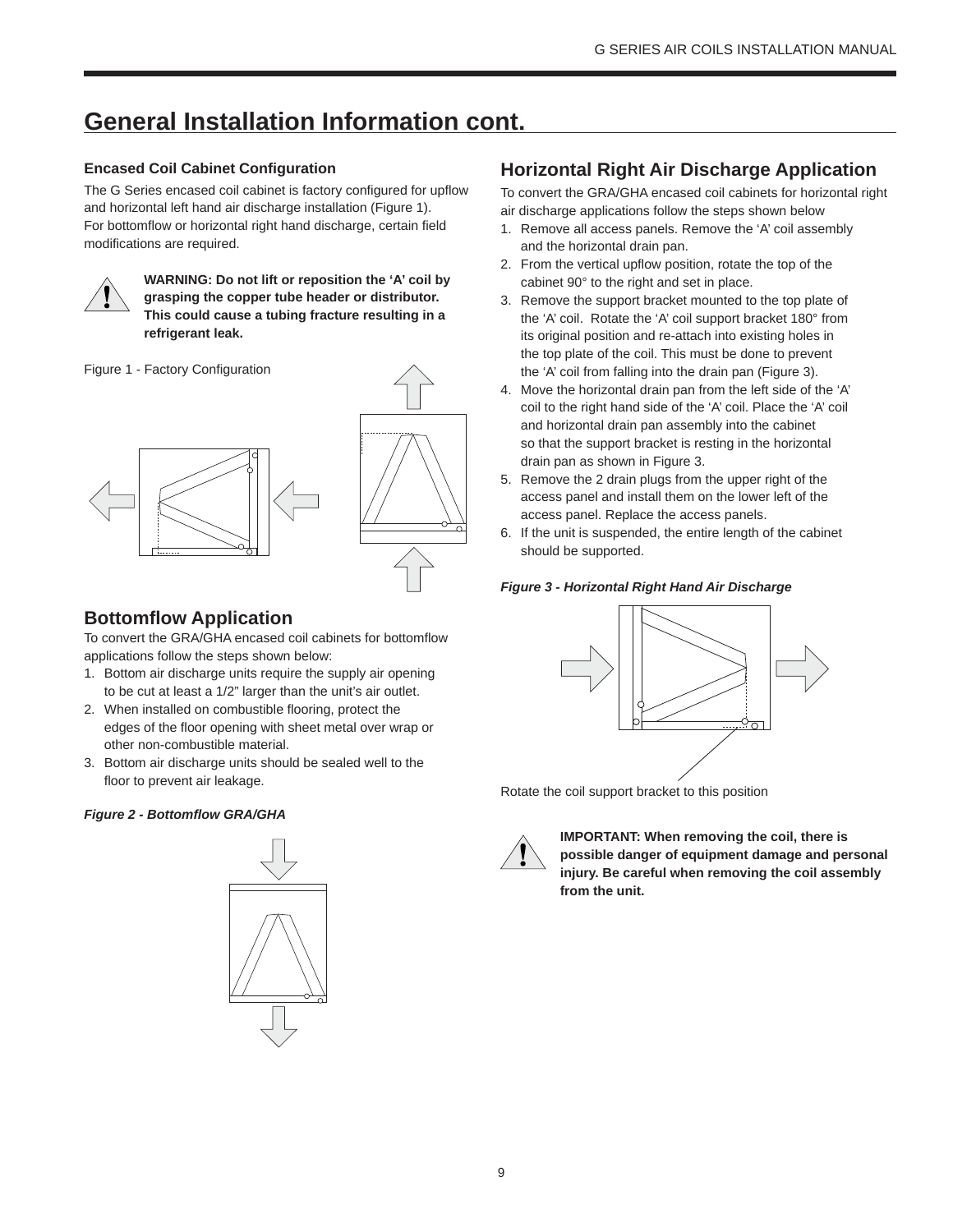# **General Installation Information**

## **Refrigerant Line Connections**

Use field supplied tubing of refrigerant grade. Refer to the Refrigerant Line Sizing table to determine the proper line set configuration for the system being installed. Line sets over 60 feet in length are not recommended. If the line set is kinked or deformed and cannot be reformed, the bad section of pipe should be replaced. A restricted line set will affect unit performance. Line sets should be routed as directly as possible, avoiding any unnecessary bends, and turns. As in all R-410a equipment, a reversible liquid line filter drier is required to insure all moisture and non-condensables are removed from the system. This drier should be installed in the common liquid line if not already installed in the compressor section. This drier should be replaced whenever "breaking into" the system for service. ALWAYS evacuate the coil and line set before opening the compressor section unit service valves.

When matched with a G Series split the Refrigerant Line Sizing table below should be followed. If another compressor section is used, follow the manufactures guidelines for installation.

The installer should.

- 1. The encased and uncased coils are pressure tested at the factory; slowly relieve pressure from the coil and remove the pressure taps from the suction and liquid stubs on the coil.
- 2. Wrap the TXV and nearby tubing with a heat sinking material such as a wet cloth.
- 3. Connect the refrigerant line set to the coils stubs.
- 4. Nitrogen should be bled through the system at 2 to 3 psi to prevent oxidation inside the refrigerant tubing.
- 5. Braze the connections using a low silver phos-copper braze alloy rod.
- 6. After brazing, allow joints to cool, leak check the connections, evacuate the lines, insulate the suction line and connect TXV as instructed in the TXV Connection section.

#### **Encased and Uncased Refrigerant Line Sizing**

| Air     | 20 Feet        |            |                | 40 Feet   | 60 Feet        |           |
|---------|----------------|------------|----------------|-----------|----------------|-----------|
| Coil    | <b>Suction</b> | Liauid     | <b>Suction</b> | Liauid    | <b>Suction</b> | Liauid    |
| GRAC026 | $5/8"$ OD      | $3/8"$ OD  | $3/4"$ OD      | $3/8"$ OD | $3/4"$ OD      | $1/2"$ OD |
| GRAC036 | $5/8"$ OD      | $3/8"$ OD  | $3/4"$ OD      | $3/8"$ OD | $3/4"$ OD      | $1/2"$ OD |
| GRAC048 | $3/4"$ OD      | $3/8"$ OD  | $7/8"$ OD      | $3/8"$ OD | $7/8"$ OD      | $1/2"$ OD |
| GRAC060 | $7/8"$ OD      | $1/2$ " OD | 7/8" OD        | $1/2"$ OD | 1-1/8" OD      | $1/2"$ OD |

NOTE: Adding refrigerant charge for R-410a line set should be calculated using 0.50 oz. per ft. for 3/8" and 1.0oz. per ft. for 1/2" tube.

#### **Leak Testing**

The refrigeration line set must be pressurized and checked for leaks before purging and charging the system. To pressurize the line set, attach refrigerant gauges to the service ports and add an inert gas (nitrogen or dry carbon dioxide) until pressure reaches 60 to 90 PSIG. Never use oxygen or acetylene to pressure test the system. Use an electronic leak detector or a good quality bubble solution to detect leaks on all connections made in the field. If a leak is found, repair it and repeat the above steps. For safety reasons do not pressurize the system above 150 PSIG. Purge pressure from the line set slowly when the pressure test is complete. The system is now ready for evacuation.

#### **System Evacuation**

The line set and air coil must be evacuated to 250 microns with a good quality vacuum pump and use a vacuum gauge to ensure that the air and moisture are removed. With the system shut off from the vacuum pump a sufficient system vacuum is achieved when a 500 micron vacuum can be held for 30 minutes. A fast

rise in atmospheric pressure indicates a leak, while a slower rise to around 1500 microns indicates moisture is still present in the system and further evacuation is required.

#### **TXV Connection**

The G Series encased and uncased coils are supplied with an expansion device. Once the line set has been brazed into the coil the txv bulb must be attached to the suction line and insulated with foam tape. The bulb should be placed at the 2 or 10 o' clock position on the suction line. Be careful not to crush the txv bulb by over-tightening the clamp. The TXV supplied has an internal check valve so no external check valve is necessary. The TXV supplied with the coil can be adjusted to achieve desired superheat. After unit start up, check sub-cooling, superheat, and refrigerant charge; TXV may require further adjustment.

TXV's may require adjustments for a specific application.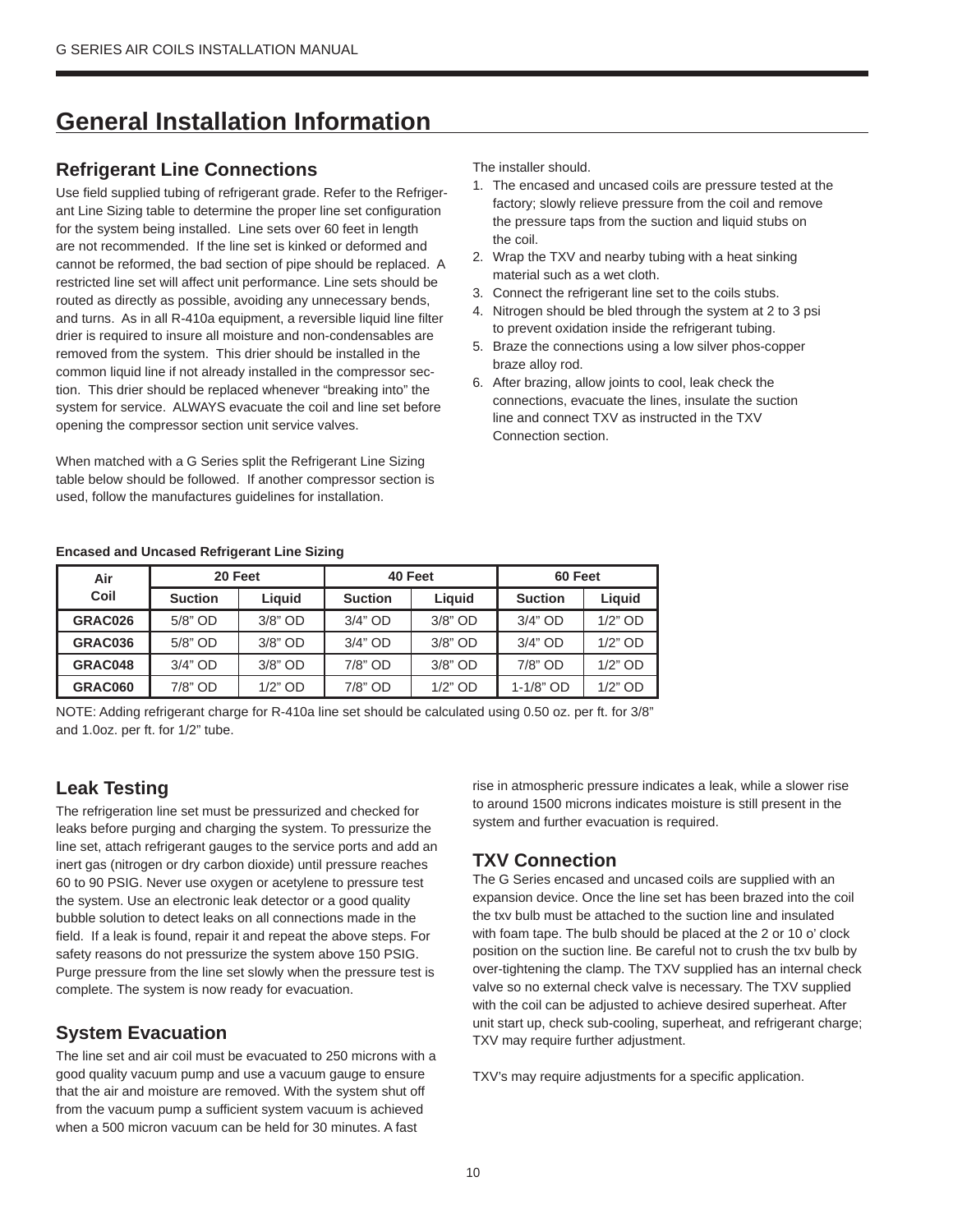# **General Installation Information**

The installer should.

- 1. Remove the seal cap from the bottom of the valve.
- 2. Turn the adjustment screw counterclockwise to increase superheat and clockwise to decrease superheat. One complete 360º turn changes the superheat approximately 3-4º F. You may need to allow as much as 30 minutes after the adjustment is made for the system to stabilize.
- 3. Once the proper superheat setting has been achieved replace and tighten the seal cap.

WARNING: There are a total of 8 (360º) turns on the superheat adjustment stem from wide open to fully close. When adjusting the superheat stem counterclockwise (superheat increase) and the stop is reached, any further counterclockwise turning adjustment will damage the valve.

A trap must be installed in the drain line below the bottom of the drain pan to ensure free condensate flow (units are not internally trapped). The primary condensate drain must be terminated to an open drain or sump. Do not connect the condensate drain to a closed waste system. An open vertical air vent should be installed to overcome line length, friction and static pressure. It is recommended that the auxiliary drain be connected to a drain line for all units. The auxiliary drain should be run to an area where the homeowner will notice it draining. The drain line should not be smaller than the drain connection at the condensate pan. If the air handler is located in an unconditioned space, water in the trap may freeze. It is recommended that the trap material be of a type that will allow for expansion of water when it freezes. Drain lines must be in conformance with local codes.



*Figure 1: Decrease Superheat: Open Valve Increase Superheat: Close Valve*

## **Condensate Drain**

To facilitate condensate removal, the air handler should be pitched 1/4" towards the drain in both directions. The drain line contains cold water and should be insulated in unconditioned spaces to avoid drain line condensation from dripping on ceiling, etc. The drain pan has a primary and auxiliary drain connection. The 21S521A03 condensate hose assembly kit is provided to connect the drain pan's primary stainless steel tube to the PVC coupling. The air handler drain connections must be connected to a drain line and pitched away from the unit a minimum of 1/8" per foot to allow the condensate to flow away from the air handler.



## **Charging the System**

Refer to the installation manual supplied with the compressor section unit for amount of refrigerant charge and other important information pertaining to the charging of the system.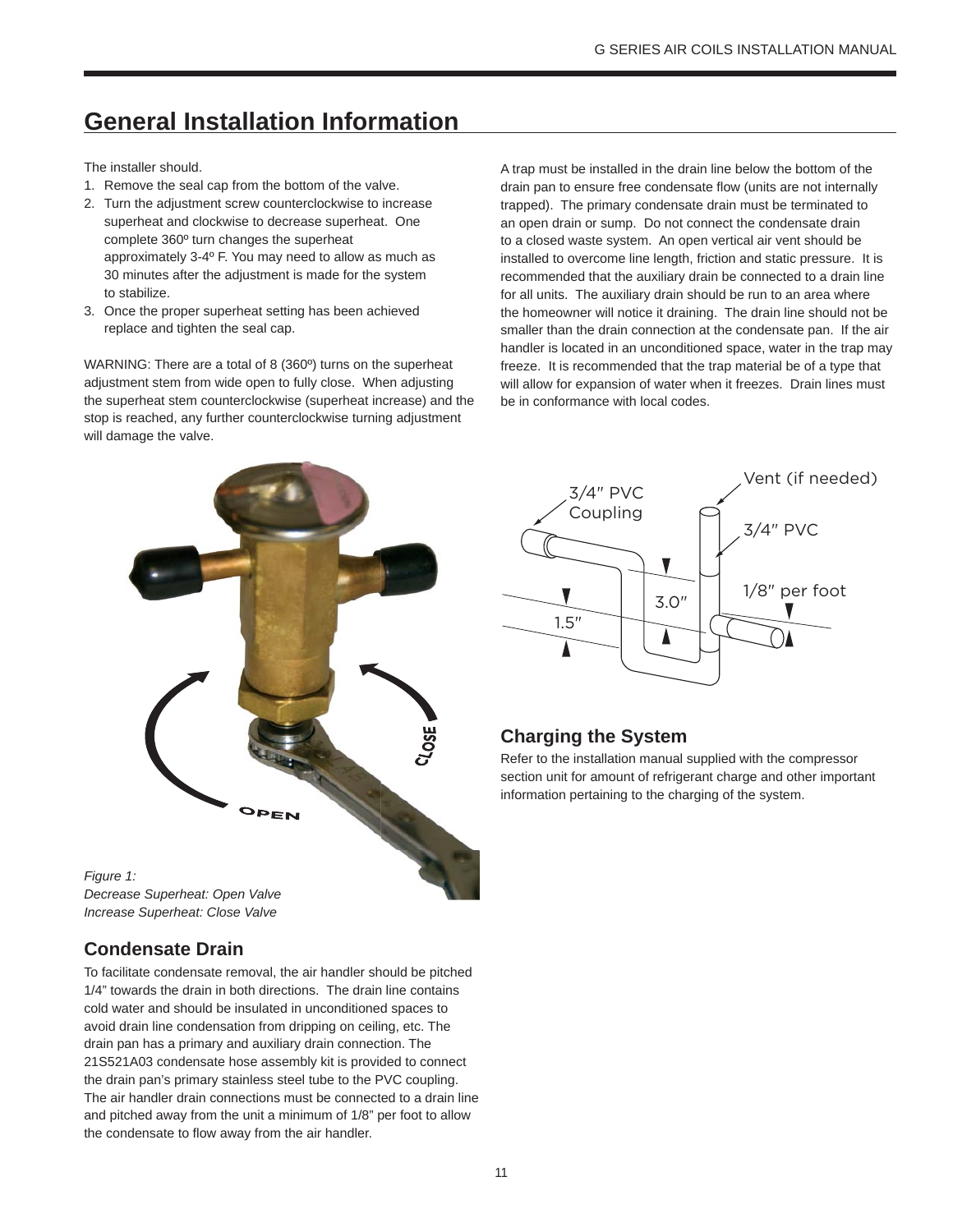## **Hydronic Models**

The water heater and hydronic air handler must be located indoors and not subject to freezing temperatures. The water heater must be installed in accordance to local codes and its own installation instructions. The piping between the water heater and air handler should be kept to a minimum. Piping should be sized to allow for water velocities of 2'-4' per second. At average water velocities, air bubbles should be carried along the piping to an air separator where they can be discharged from the system. Water velocities greater than 4' per second could cause flow noise and should be avoided. If water lines pass through an unconditioned space they should be protected to prevent them from freezing. Valves should be installed to allow system isolation. All closed loop hydronic systems must be equipped with an expansion tank to allow room for the heated liquid to expand. A system is considered closed when a check valve or backflow prevention valve is installed in the cold water pipe upstream of the water heater.

Once piping is complete all air must be purged from the water lines. There is a dole valve at the top of the hydronic coil header that can be opened to purge air from the coil. There is also a plug at the bottom of the hydronic coil header for draining the coil.

Plug for coil drainage. Dole valve for air purging

Typical Installation. See the Hydronic Application Guide for other applications

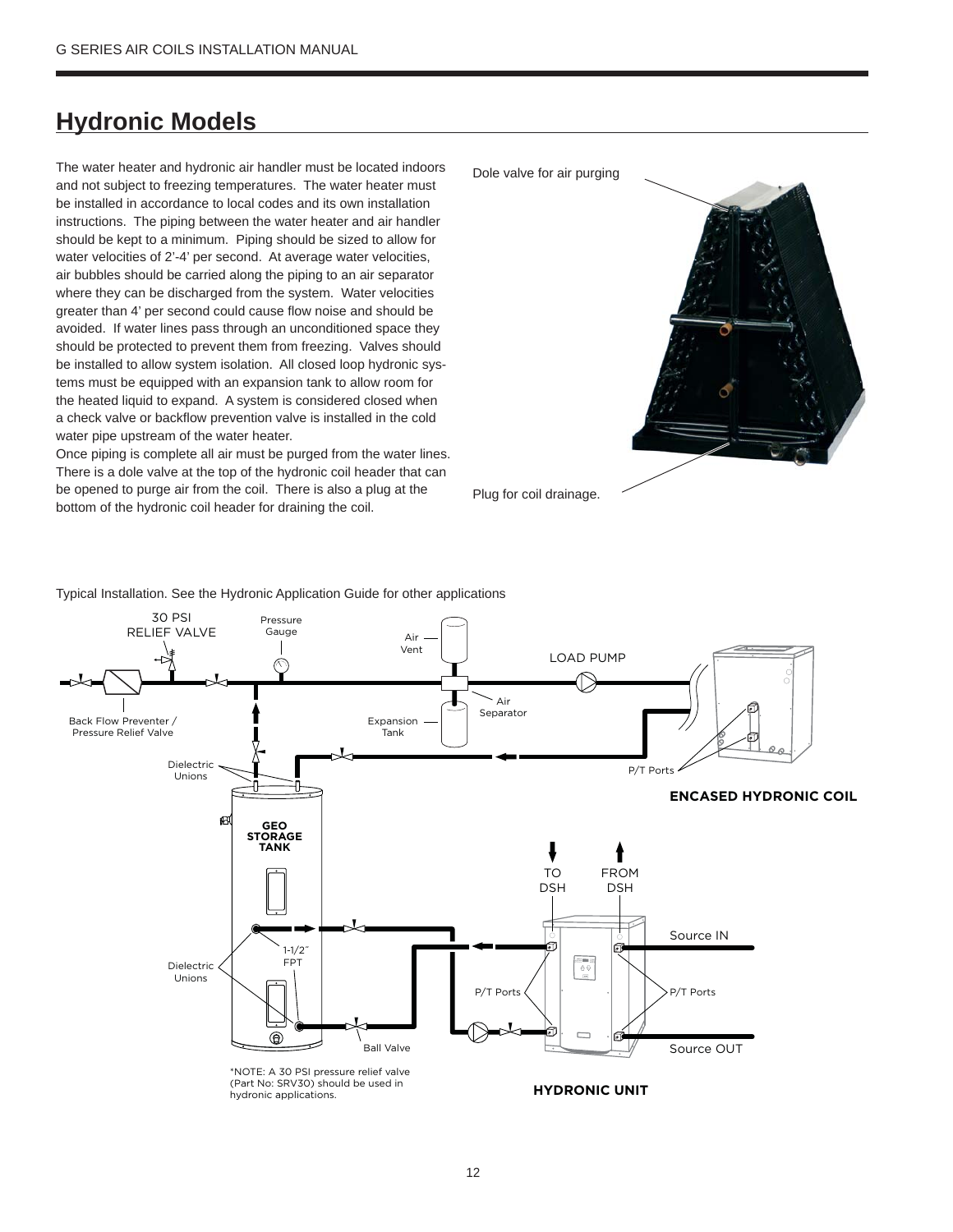## **Hydronic Models**

|          |                |                |                | <b>Pressure Drop (PSI)</b> |                 |                |               |
|----------|----------------|----------------|----------------|----------------------------|-----------------|----------------|---------------|
| Flow gpm | $40^{\circ}$ F | $50^{\circ}$ F | $60^{\circ}$ F | $100^{\circ}$ F            | $110^{\circ}$ F | $120^{\circ}F$ | $130^\circ F$ |
| 3.0      | 0.5            | 0.5            | 0.5            | 0.4                        | 0.4             | 0.4            | 0.4           |
| 4.5      | 0.9            | 0.9            | 0.9            | 0.8                        | 0.8             | 0.8            | 0.8           |
| 6.0      | 1.4            | 1.4            | 1.4            | 1.2                        | 1.2             | 1.2            | 1.2           |
| 9.0      | 2.8            | 2.6            | 2.5            | 2.4                        | 2.4             | 2.4            | 2.3           |
| 12.0     | 4.6            | 4.4            | 4.2            | 4.0                        | 4.0             | 4.0            | 3.9           |
| 15.0     | 7.0            | 6.8            | 6.6            | 6.0                        | 6.0             | 5.9            | 5.8           |

#### **Water Pressure Drop - Hydronic Coil**

#### **Coil Capacity vs. Entering Water Temperature**

|              |     |     | <b>Entering Water Temperature °F</b> |     |     |      |
|--------------|-----|-----|--------------------------------------|-----|-----|------|
| EAT <b>F</b> | 100 | 110 | 120                                  | 130 | 140 | 150  |
| 65           | 44% | 56% | 69%                                  | 81% | 94% | 106% |
| 70           | 37% | 50% | 63%                                  | 75% | 87% | 100% |

## **Maintenance**

To ensure optimum system performance and to minimize the possibility of equipment failure, the following periodic maintenance should be performed on the coil.

#### **Filter Maintenance**

The air filter installed with the system must be cleaned or replaced to obtain maximum performance. They should be inspected monthly under normal operating conditions and be replaced when necessary. Coils should never be operated without a filter. Always replace the filter with the same type as originally furnished with the system.

#### **Condensate Drain**

In areas where airborne bacteria produce slime in the drain pan, it may be necessary to treat chemically to minimize the problem. The condensate drain can pick up lint and dirt, especially with dirty filters.

## **Air Coil**

The air coil must be cleaned to obtain maximum performance. Check once a year under normal operating conditions and, if dirty, brush or vacuum clean. Care must be taken not to damage the aluminum fins while cleaning.



**CAUTION: Fin edges are sharp.**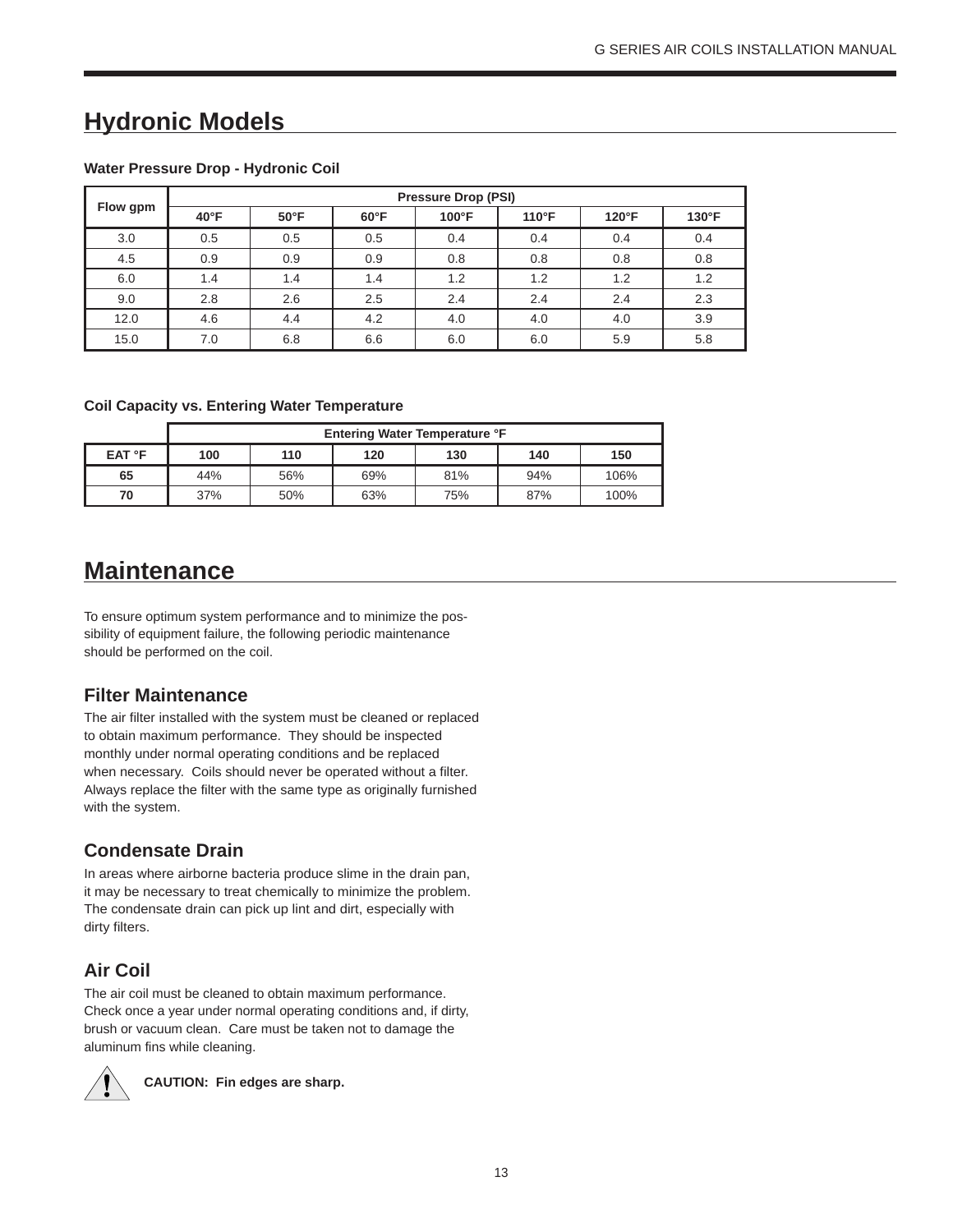## **Notes**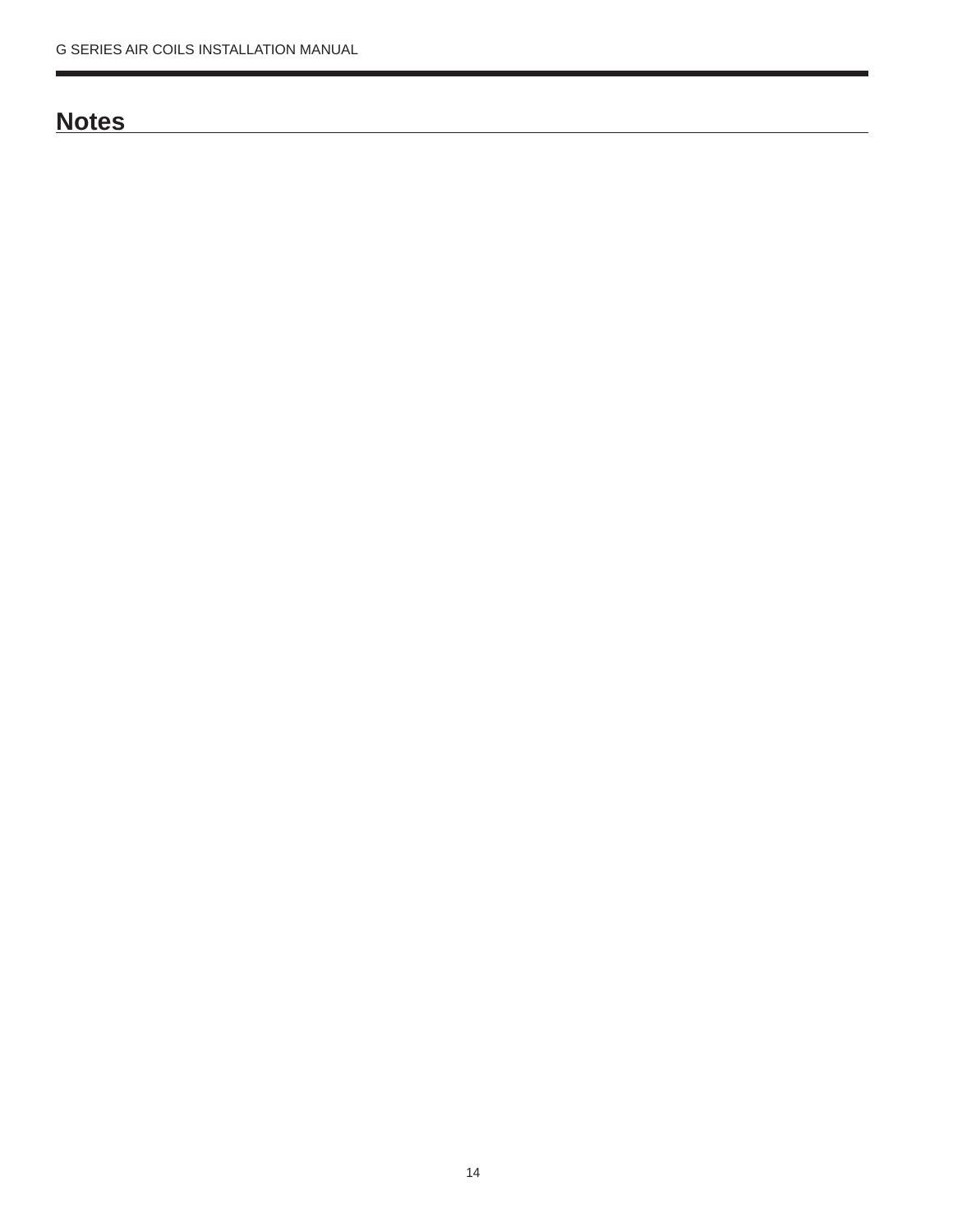# **Revision Guide**

| Pages: | Description:                                               | Date:       | By: |
|--------|------------------------------------------------------------|-------------|-----|
| All    | Updated Dimensional Data for New Vertical Condensate Drain | 09 May 2014 | DS  |
| 15     | Added Revision Guide                                       | 09 May 2014 | DS  |
| 4,5,9  | Updated Hydronic Data                                      | 26 Aug 2014 | MA  |